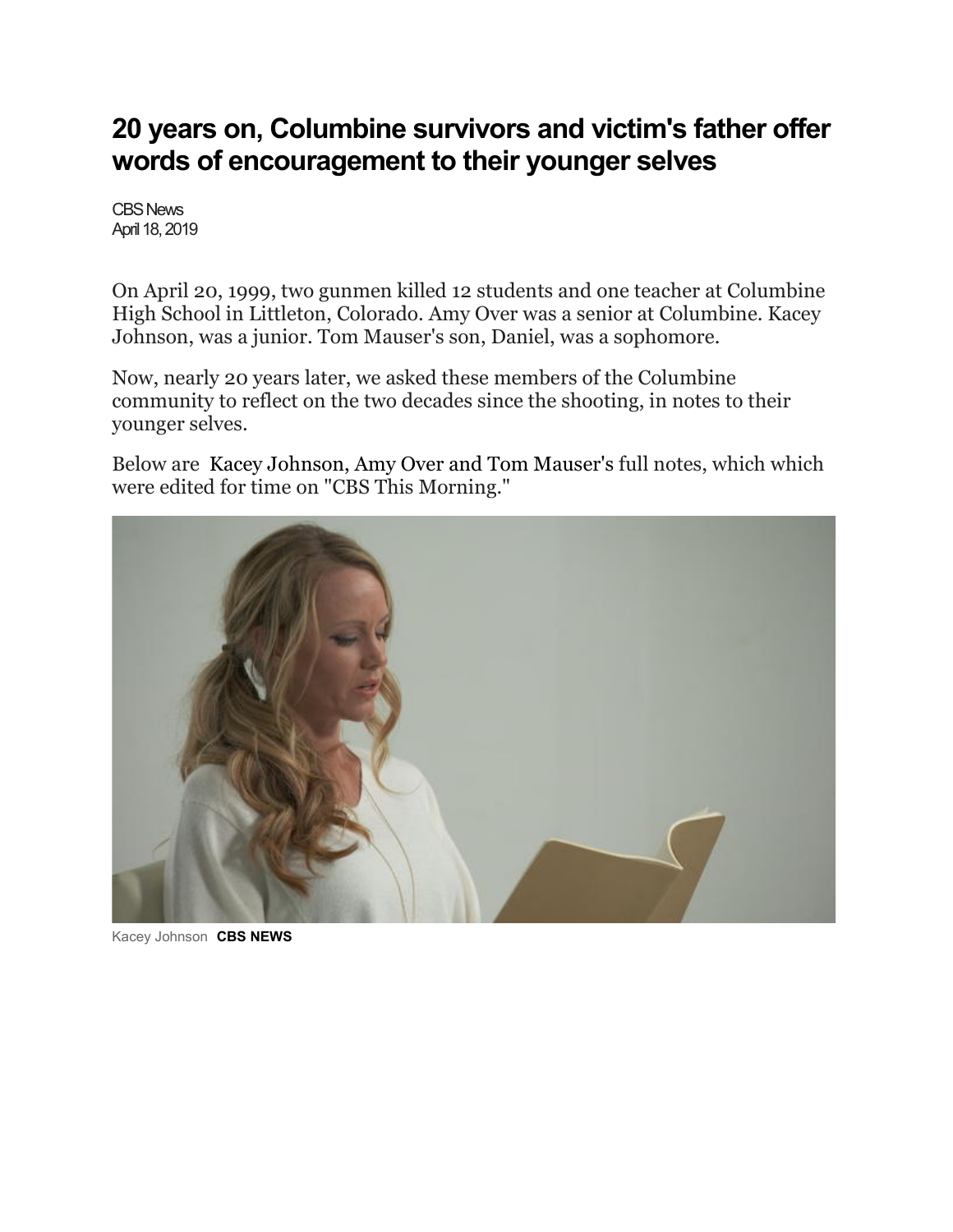## **Kacey Johnson**

Dear Kace,

For the first time in your life, you feel confident. You've overcome loss and depression and are now starting your junior year at a new high school. This summer, you are planning to represent Colorado in the World Quarter Horse Championships. But you won't make it there. Your world is about to change in the most unpredictable way.

Today will be like any other school day until, instead of heading home for lunch as always, you will end up in the school library. You will find yourself in the midst of a national tragedy. You will hide under a computer desk, quietly pleading with God to save you. You'll simultaneously feel the gut punch of evil as the shooters enter the library, and a strong invisible hand on your shoulder providing an unexplainable peace. You are about to hear things, smell things, see things, and experience things that no teenager should ever know. A slug from a shotgun fired at close range will turn the bones in your shoulder, arm, and hand to dust, and burn a path across the front of your throat. You will have the clarity of mind to slump down and pretend you are dead, convincing the shooter that his business with you is finished. Take comfort in your faith, knowing that what is intended as evil, can and will be used for good.

Your survival will be miraculous. A team of doctors will create a one-of-a-kind plan using donated cadaver bones to save your arm from amputation. Still, your now disabled body and mind will cause pain, anxiety, PTSD, flashbacks and paranoia. The faith and character that grew from the difficulties of your sophomore year will help you; you have thrived after difficult circumstances before. You can do so again. A year later, you will ride in the World Quarter Horse Championships. It will feel like a major victory...use it as a building block for many more victories to come.

Over time, you will begin to notice the good things in life again. Growing out of your shy and timid youth, you will learn to use your story as a [public speaker and](https://kaceyruegseggerjohnson.com/)  [author](https://kaceyruegseggerjohnson.com/) to encourage others and to advocate for bone and tissue donation. Inspired by the kind and faithful hospital nurses who cared for you, you will begin a career as an oncology nurse. But your disabilities will limit your nursing career. Do not despair, another career as a mother is on its way. You will marry your Prince Charming, and welcome four beautiful babies into your family. As you send your own children to school each day …remember… every person has a story and difficulties in life that provide opportunity for growth. Each of us gets to choose how the bad things in life will impact us. Continue to be brave. Choose freedom from fear. Do not allow the troubles in your life to hold your heart and mind. You will realize that although you would never have chosen the terrible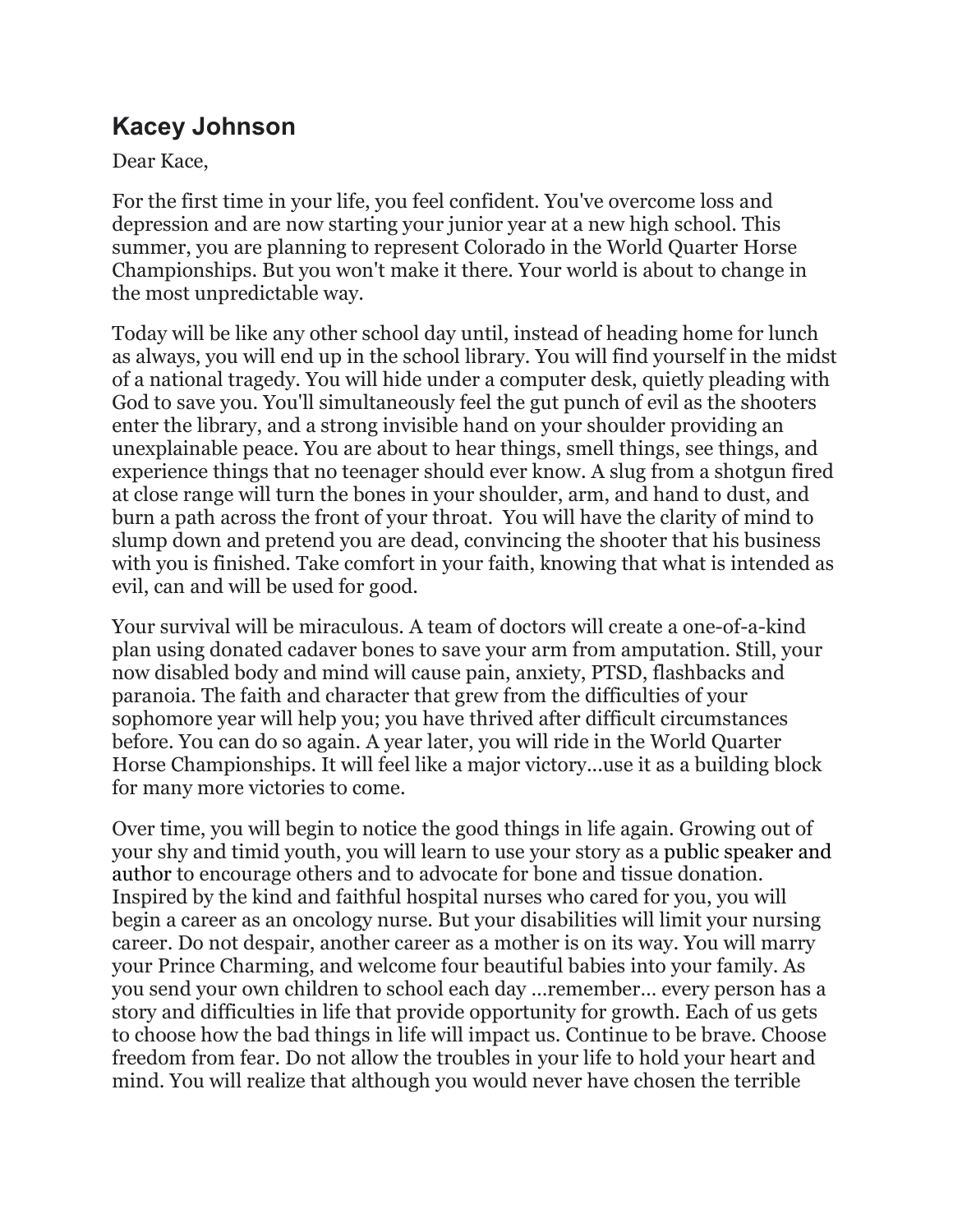events in your life, you will be thankful for all the lessons they have taught you. The journey will be tough, but you will not only survive, you will thrive.

Continue to spread hope,

Kacey



Amy Over **CBS NEWS**

## **Amy Over**

Dear Amy,

You're 18 years old and getting ready for senior prom. You'll party with your friends and dance with your boyfriend. Tonight is an important milestone in your life, but also one that marks the end of your high school journey. A journey that's been a great one for you. One where you've built great friendships, achieved popularity and stood out as the basketball team's star point guard.

Tuesday morning you'll meet with Dave Sanders, your basketball coach and mentor, to discuss a college scholarship offer. Coach will be so proud of you, he'll say, "You have so much heart, Amy. I knew you could do it." Two hours later you'll find yourself hiding from gun shots under a cafeteria table. As you crouch in fear with your classmates, you see coach telling us to run, to "get out". You take his advice and run to the door. As you look back you will see your coach for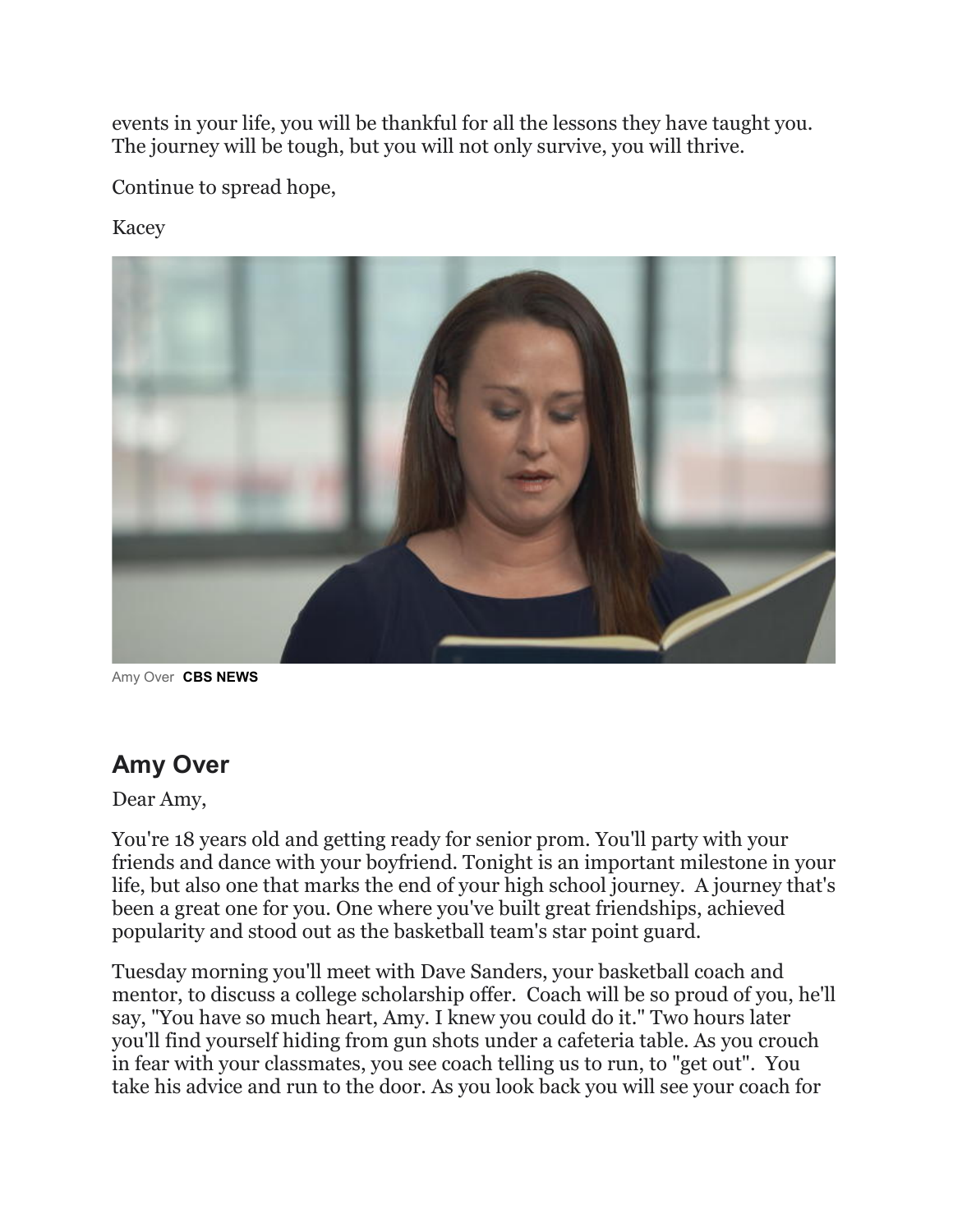the last time. Coach Sanders and 12 students won't make it out. You'll get out safely, your wounds are invisible.

You spend the days that follow attending vigils, funerals and finishing out high school at a nearby school. But mostly, you cry. You will walk around for weeks in a daze, confused about your new normal. You will struggle in the aftermath, feeling guilty that you survived. You become angry and feel as though no one understands.Your sense of safety and trust has been stolen from you. You can't sit with your back to an exit, you fall to the ground in fear when you hear loud noises, and you're even afraid to travel by plane. You'll go on a summer trip to meet your new basketball team; but now you're "the girl from Columbine." Broken. Your coach is gone, basketball isn't the same, you're not the same. Trust your heart. Stay home and GET HELP! Seek counseling, find support, and start putting yourself back together before you move on.

Twenty years later, you'll have two beautiful children and be married to the love of your life. He'll show you a path forward, even when you couldn't see one, and you'll walk it together. Some days, Columbine will feel like scenery in the distance. Other days it will feel like an insurmountable roadblock. The first time you drop your daughter off at school, you'll have a panic attack, fearing she too will not be safe in the classroom. It's a chronic disorder you'll battle for years. Tell your kids not to worry…we can't live our lives in fear. Own your story…You will discover your own power and join [The Rebels Project,](http://therebelsproject.org/) a support group for other mass shooting survivors. You'll travel around the country, share your story, and help others like the kids in Parkland and Paducah. Persevere, ask for help, and embrace love and empathy. It will allow you to move beyond life's difficult moments and reach the beautiful ones.

Stay strong, you've got a lot of great times ahead.

Love,

Amy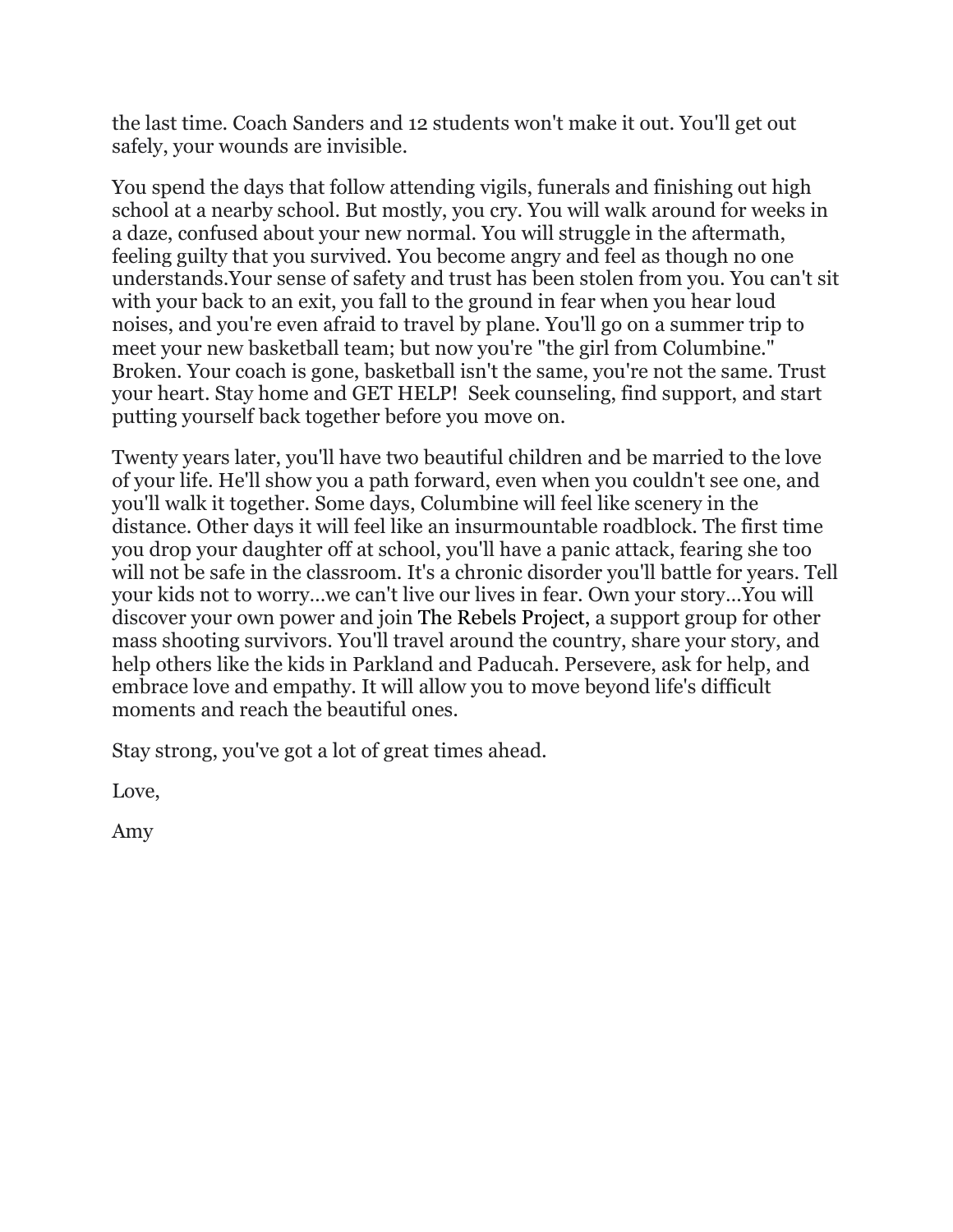

## **Tom Mauser**

Dear Tom,

You're 47. You've had a really good life. A loving wife. Two terrific kids—Daniel and Christie. You're so proud of them—Christie's charm, Daniel's intelligence. You've never faced any great loss or devastation in your life—other than your father dying when you were ten. You'll not be very prepared for what you're about to face...

You will now mark all your life by what happened before and after April 20, 1999, the day your world will be turned upside down; you'll be at work watching the news coverage, but will be in denial that something bad could happen to Daniel…until hours pass with no word from him. The day will stretch into two, as it will take nearly 24 hours to be officially notified that your only son was one of the students killed. You will face a parent's worst nightmare—the loss of a child. Stay strong—it won't be easy. Find balance in your life, grieving yet always looking for hope and healing in all you do.

In the years after, you will find inspiration in Daniel. You will remember how he overcame his weaknesses, how he was so very shy, yet chose to join the debate team. You will discover that Daniel was the same shoe size when you clear out his closet. You will start wearing his shoes to symbolize how you too can